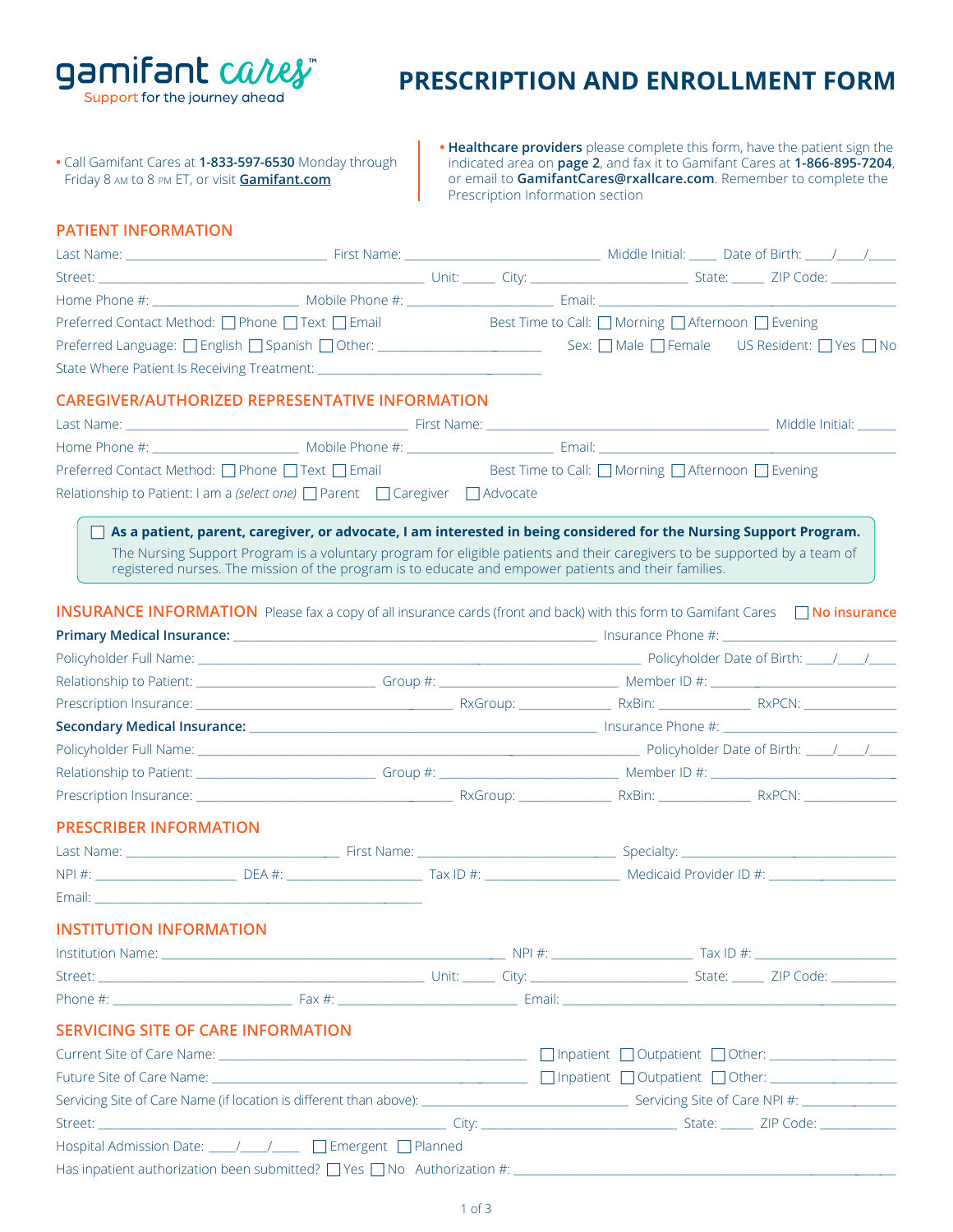

Support for the journey ahead

## **PRESCRIPTION AND ENROLLMENT FORM**

|                                                                                                                                                                                                                                                                                                                                                                                                            | Last Name: the contract of the contract of the First Name: the contract of the contract of the contract of the contract of the contract of the contract of the contract of the contract of the contract of the contract of the |              |                                             |              |                |  |  |
|------------------------------------------------------------------------------------------------------------------------------------------------------------------------------------------------------------------------------------------------------------------------------------------------------------------------------------------------------------------------------------------------------------|--------------------------------------------------------------------------------------------------------------------------------------------------------------------------------------------------------------------------------|--------------|---------------------------------------------|--------------|----------------|--|--|
| <b>ADDITIONAL CARE TEAM INFORMATION</b>                                                                                                                                                                                                                                                                                                                                                                    |                                                                                                                                                                                                                                |              |                                             |              |                |  |  |
| <b>CARE TEAM ROLE</b>                                                                                                                                                                                                                                                                                                                                                                                      | <b>NAME</b>                                                                                                                                                                                                                    | <b>EMAIL</b> |                                             | <b>PHONE</b> |                |  |  |
| Pharmacy                                                                                                                                                                                                                                                                                                                                                                                                   |                                                                                                                                                                                                                                |              |                                             |              |                |  |  |
| <b>Billing/Payer Relations</b>                                                                                                                                                                                                                                                                                                                                                                             |                                                                                                                                                                                                                                |              |                                             |              |                |  |  |
| Prior Authorization                                                                                                                                                                                                                                                                                                                                                                                        |                                                                                                                                                                                                                                |              |                                             |              |                |  |  |
| Office                                                                                                                                                                                                                                                                                                                                                                                                     |                                                                                                                                                                                                                                |              |                                             |              |                |  |  |
| Institution                                                                                                                                                                                                                                                                                                                                                                                                |                                                                                                                                                                                                                                |              |                                             |              |                |  |  |
| registered nurses. The mission of the program is to educate and empower patients and their families.<br><b>PREFERRED DELIVERY METHOD</b><br>McKesson Biologics Specialty Distributor (Buy & Bill-Inpatient)<br>□ Biologics Specialty Pharmacy (Outpatient/Inpatient)<br><b>PRESCRIPTION INFORMATION</b><br>Recommended starting dose is 1 mg/kg. See Prescribing Information for dosing titration details. |                                                                                                                                                                                                                                |              | McKesson Specialty Distributor (Outpatient) |              |                |  |  |
| Note: Dosing and administration information can be found in the Prescribing Information for Gamifant® (emapalumab-lzsg) and at www.Gamifant.com.                                                                                                                                                                                                                                                           |                                                                                                                                                                                                                                |              |                                             |              |                |  |  |
| <b>MEDICATION</b>                                                                                                                                                                                                                                                                                                                                                                                          | <b>STRENGTH</b>                                                                                                                                                                                                                |              | <b>QUANTITY</b>                             |              | <b>REFILLS</b> |  |  |
| □ Gamifant® (emapalumab-lzsg)                                                                                                                                                                                                                                                                                                                                                                              | 10 mg/2 mL (5 mg/mL) single-dose vial                                                                                                                                                                                          |              |                                             |              |                |  |  |
| □ Gamifant® (emapalumab-lzsg)                                                                                                                                                                                                                                                                                                                                                                              | 50 mg/10 mL (5 mg/mL) single-dose vial                                                                                                                                                                                         |              |                                             |              |                |  |  |
| □ Gamifant® (emapalumab-lzsg)                                                                                                                                                                                                                                                                                                                                                                              | 100 mg/20 mL (5 mg/mL) single-dose vial                                                                                                                                                                                        |              |                                             |              |                |  |  |
| <b>SIGN HERE</b><br>Date: $\frac{1}{\sqrt{1-\frac{1}{2}}}$<br>Stamp Signature Not Allowed<br>Dispense as Written   Substitution Permitted                                                                                                                                                                                                                                                                  |                                                                                                                                                                                                                                |              |                                             |              |                |  |  |
| <b>PRESCRIBER CERTIFICATION</b>                                                                                                                                                                                                                                                                                                                                                                            |                                                                                                                                                                                                                                |              |                                             |              |                |  |  |

**My signature below certifies that I have read, understand, and agree to the Prescriber Certification Statement on page 3.**

| SIGN HERE Prescriber Signature: |  | Date:                                                                                             |  |  |  |  |
|---------------------------------|--|---------------------------------------------------------------------------------------------------|--|--|--|--|
|                                 |  | <b>Stamp signature not accepted.</b> This form cannot be processed without an original signature. |  |  |  |  |

### **GAMIFANT CARES PATIENT AUTHORIZATION**

Г

**My signature below certifies that I have read, understand, and agree to the Patient Authorization Statement on page 3.**

|           | SIGN HERE Patient Signature:<br>OR                                                                                                                                                                                                      | Date: |  |  |  |  |
|-----------|-----------------------------------------------------------------------------------------------------------------------------------------------------------------------------------------------------------------------------------------|-------|--|--|--|--|
| SIGN HERE | <b>Caregiver/Authorized Representative Signature:</b>                                                                                                                                                                                   | Date: |  |  |  |  |
|           | I am signing on behalf of the patient, and I affirm that I have the legal right to do so, that I am the parent or legal guardian<br>of the patient, or that I otherwise have a valid power of attorney to act on behalf of the patient. |       |  |  |  |  |